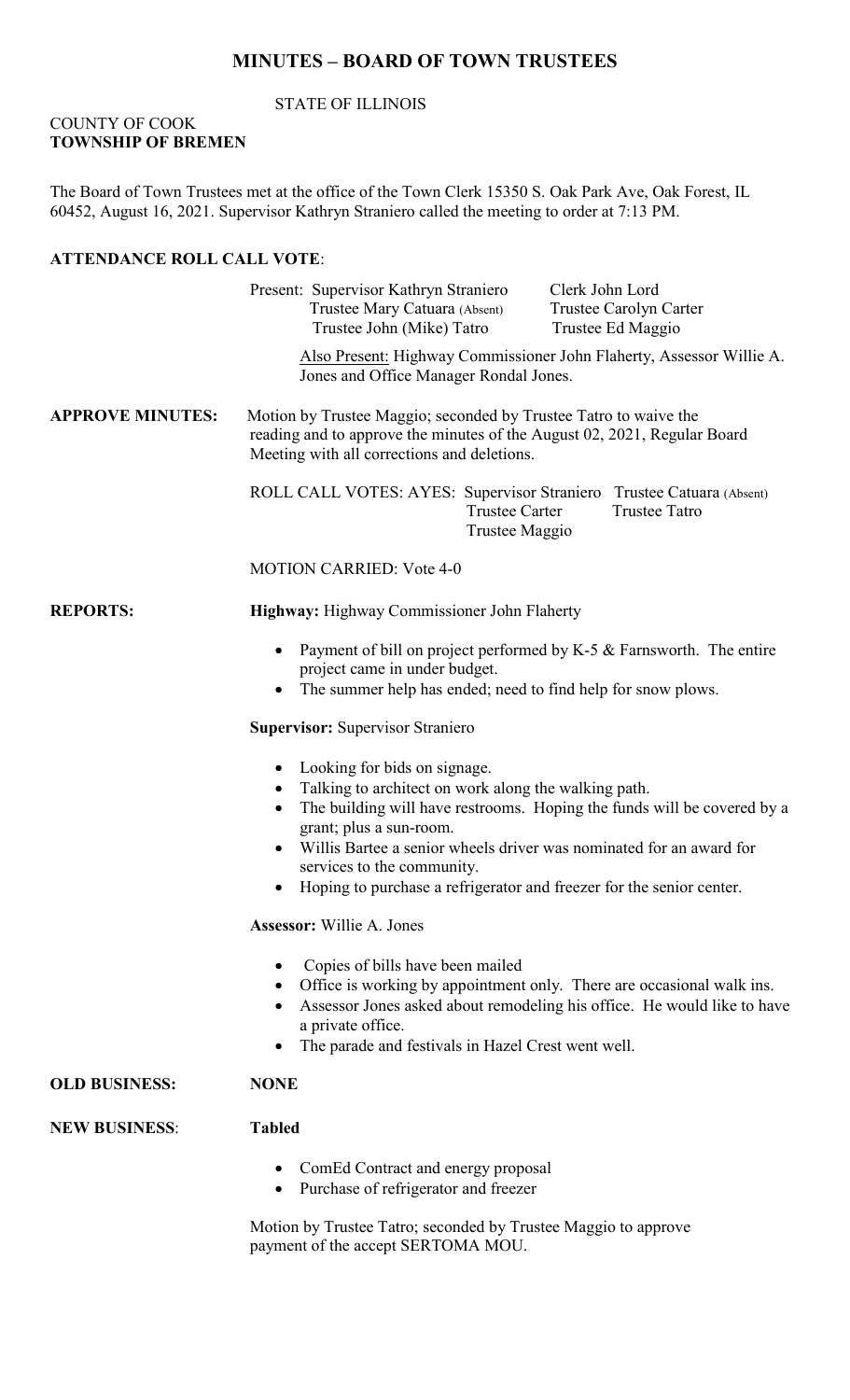## **MINUTES – BOARD OF TOWN TRUSTEES**

ROLL CALL VOTES: AYES: Supervisor Straniero Trustee Catuara(Absent)<br>Trustee Carter Trustee Tatro Trustee Carter Trustee Tatro Trustee Maggio

### MOTION CARRIED: Vote 4-0

| <b>CORP BILLS:</b>                                  | The following bills were audited by the Board for the General Corporate Funding in<br>the amount of: $$57,162.74$<br>Motion by Trustee Maggio; seconded by Trustee Tatro to approve payment<br>of the General Corporate bills. |                                                                           |                                                 |  |
|-----------------------------------------------------|--------------------------------------------------------------------------------------------------------------------------------------------------------------------------------------------------------------------------------|---------------------------------------------------------------------------|-------------------------------------------------|--|
|                                                     |                                                                                                                                                                                                                                |                                                                           |                                                 |  |
|                                                     | ROLL CALL VOTES: AYES: Supervisor Straniero                                                                                                                                                                                    | <b>Trustee Carter</b><br>Trustee Maggio                                   | Trustee Catuara(Absent)<br><b>Trustee Tatro</b> |  |
|                                                     | <b>MOTION CARRIED: Vote 4-0</b>                                                                                                                                                                                                |                                                                           |                                                 |  |
| <b>GA BILLS:</b>                                    | The following bills were audited by the Board for the General Assistance<br>Fund in the amount of: \$9,681.82                                                                                                                  |                                                                           |                                                 |  |
|                                                     | Motion by Trustee Carter; seconded by Trustee Tatro to approve payment<br>of the General Assistance bills:                                                                                                                     |                                                                           |                                                 |  |
|                                                     | ROLL CALL VOTES: AYES: Supervisor Straniero                                                                                                                                                                                    | <b>Trustee Carter</b><br>Trustee Maggio                                   | Trustee Catuara(Absent)<br><b>Trustee Tatro</b> |  |
|                                                     | <b>MOTION CARRIED: Vote 4-0</b>                                                                                                                                                                                                |                                                                           |                                                 |  |
| <b>ROAD &amp; BRIDGE</b><br><b>BILLS:</b>           | The following bills were audited by the Board for the Road & Bridge<br>Fund in the amount of \$135,929.49                                                                                                                      |                                                                           |                                                 |  |
|                                                     | Motion by Trustee Maggio; seconded by Trustee Carter to approve<br>payments of the Road & Bridge bills:                                                                                                                        |                                                                           |                                                 |  |
|                                                     | ROLL CALL VOTES: AYES: Supervisor Straniero                                                                                                                                                                                    | <b>Trustee Carter</b><br>Trustee Maggio                                   | Trustee Catuara(Absent)<br><b>Trustee Tatro</b> |  |
|                                                     | <b>MOTION CARRIED: Vote 4-0</b>                                                                                                                                                                                                |                                                                           |                                                 |  |
| <b>EXECUTIVE SESSION:</b>                           | Motion by Trustee Tatro; seconded by Trustee Maggio to enter into<br>Executive Session in regards to Personnel.                                                                                                                |                                                                           |                                                 |  |
|                                                     | ROLL CALL VOTES: AYES: Supervisor Straniero                                                                                                                                                                                    | <b>Trustee Carter</b><br>Trustee Maggio                                   | Trustee Catuara(Absent)<br><b>Trustee Tatro</b> |  |
|                                                     | <b>MOTION CARRIED: Vote 4-0</b>                                                                                                                                                                                                |                                                                           |                                                 |  |
| <b>OUT OF</b>                                       |                                                                                                                                                                                                                                |                                                                           |                                                 |  |
| <b>EXECUTIVE SESSION:</b><br><b>PUBLIC COMMENT:</b> | <b>NONE</b><br><b>NONE</b>                                                                                                                                                                                                     |                                                                           |                                                 |  |
| <b>ADJOURNMENT:</b>                                 |                                                                                                                                                                                                                                | There being no further business to come before the Board, the meeting was |                                                 |  |
|                                                     | adjourned at 8:17 pm on a motion by Trustee Maggio seconded<br>by Trustee Tatro                                                                                                                                                |                                                                           |                                                 |  |